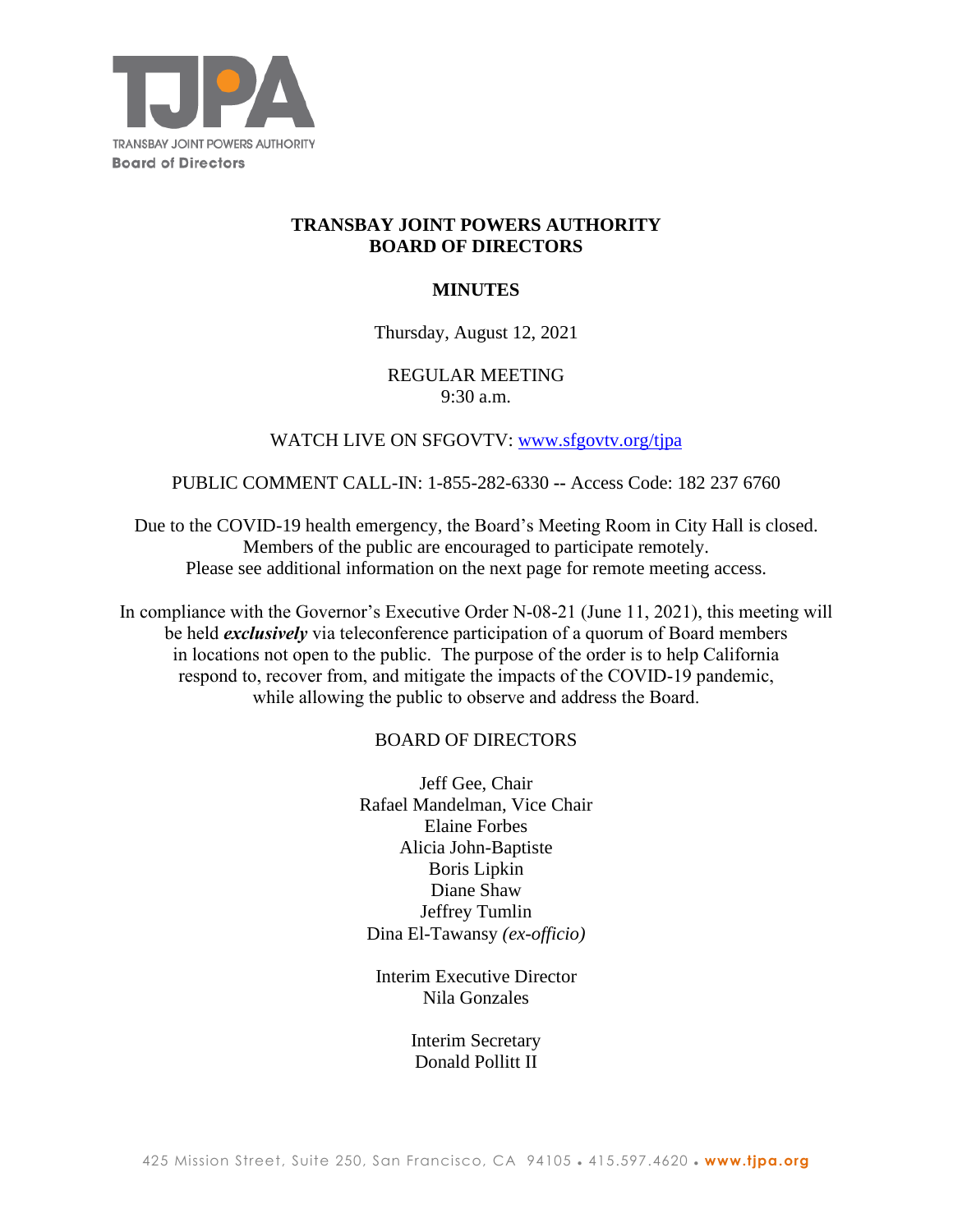### 9:30 – REGULAR MEETING

#### ORDER OF BUSINESS

1. Call to Order

Chair Gee called the meeting to order at 9:32 a.m.

2. Roll Call

Interim Secretary Pollitt announced that Director Chang was joining as Vice Chair Mandelman's alternate.

Present: Tilly Chang Elaine Forbes Alicia John-Baptiste Boris Lipkin Diane Shaw Jeffrey Tumlin Jeff Gee

Absent: Dina El-Tawansy Rafael Mandelman

3. Communications

Interim Secretary Pollitt provided instructions on the Public Call-in/Comment process.

4. Board of Director's New and Old Business

None.

5. Executive Director's Report

• Facility Operations Update

Interim Executive Director (ED) Gonzales reported that TJPA hosted a behind-the-scenes tour with State Transportation Committee Chairs, Senator Lena Gonzalez and Assemblymember Laura Friedman, who were on a 3-day tour of Bay Area transit agencies coordinated by the Metropolitan Transportation Commission (MTC) and Assemblymember Chiu and asked for their support regarding funding for the Downtown Rail Extension (DTX) project. She thanked Chair Gee, Caltrain's Director, and Director Lipkin, California High-Speed Rail Authority's Northern California Regional Director, for joining the tour which provided the State legislators a great first-hand experience of the Transit Center, rooftop park and trainbox that is ready for rail service. The TJPA also continues to track the progress of the State's budget process and remains optimistic that the funding requests for operational enhancements for the Transit Center and/or funding for the DTX project are included in the transportation budget bill when negotiations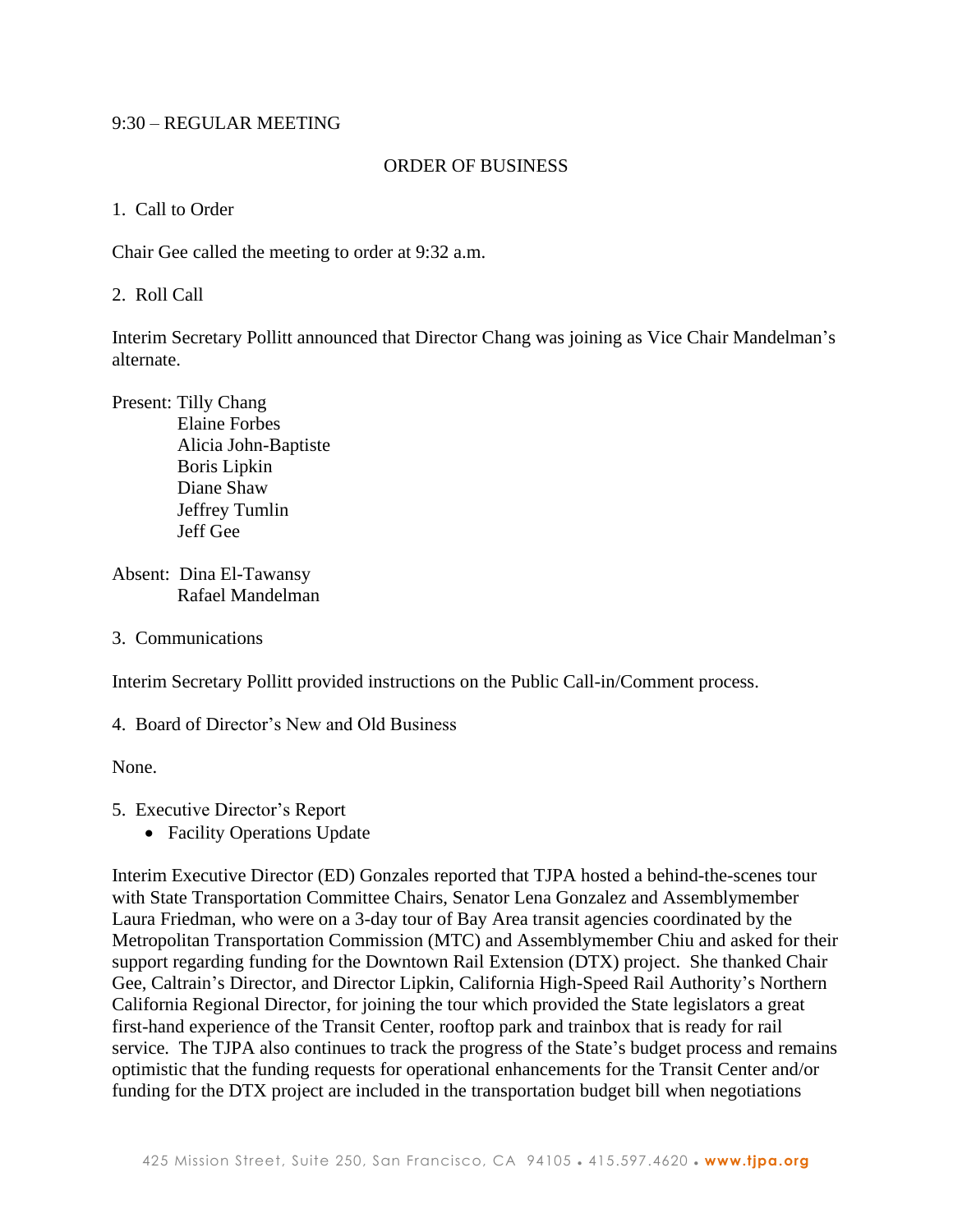commence after members are back from recess on August 16. Additionally, the TJPA continues to track potential funding opportunities as it relates to the Transbay Program by working with its federal and state advocates to ensure TJPA is pursuing all opportunities. Interim ED Gonzales further reported that the TJPA is working with its federal advocates to track the infrastructure bill in Washington DC, which recently passed the Senate and is now headed to the House and noted the TJPA is hopeful that Congress will approve the bill in the next few months, as it would provide new grant opportunities for the DTX project.

Interim ED Gonzales also reported that TJPA joined forces with 26 transit agencies located throughout the Bay Area for the MTC's "All Aboard Bay Area Transit" campaign, which was initiated by MTC's Blue Ribbon Task Force in May 2020, to help guide the future of the Bay Area's public transit network in the wake of the COVID-19 pandemic. She noted that more information can be found at AllAboardBayArea.com. Related to transit service, Interim ED Gonzales thanked AC Transit for increasing its Transbay service lines into the Transit Center, noting there has been a slight increase of riders coming into the Transit Center.

Interim ED Gonzales announced TJPA's partnership with RAWdance, an award-winning contemporary dance company, to offer "Portal", a live performance which will transform the rooftop park's landscape through dynamic contemporary dance and multimedia over Labor Day weekend, September 3-5 at 7:30 p.m. The event, which is also supported by the San Francisco Arts Commission, is free and open to the public, and does not require purchasing tickets in advance. She noted that more information can be found at Rawdance.org/events/portal.

Interim ED Gonzales reported that there has been an increase in visitors at the rooftop park during lunchtime due to warmer weather in the City, noting more tables and chairs are being occupied. Regarding COVID-19, the TJPA continues to track the City's response to other COVID-19 variants and noted signage has increased at the Transit Center asking riders to remain vigilant regarding mask wearing, except when on the rooftop park.

Regarding the Citizens Advisory Committee's (CAC) recruitment efforts, Interim ED Gonzales reported that CAC members Dan Bell and Owen Stephens, advised that they are resigning from their respective CAC seats. Mr. Bell, who served as the Bicycle Advocate member, resigned in mid-July as he is moving out of the area. Mr. Stephens, who serves as the Daily MUNI Rider on a line that serves the Transit Center member, has agreed to remain in his seat until it is filled. With the recruitment process for the two seats currently underway, the TJPA plans to accept applications until both seats are filled. The Bicycle Advocate seat opening is to fill a mid-term vacancy that will end by the CAC's next recruitment cycle in March 2022, and the Daily MUNI Rider seat opening is to fill a new term vacancy that will end by March 2023.

Regarding recruitment efforts for TJPA's next ED, Interim ED Gonzales reiterated that due to personal heath reasons, she has decided not to pursue the permanent ED position. She noted that she will continue to lead the TJPA as the Interim ED until a permanent ED is hired and that she is engaged with the TJPA Board of Directors' search to fill the ED position. She noted she would ensure a smooth onboarding of a new ED and continue to provide stability while remaining in her role as TJPA Chief of Staff.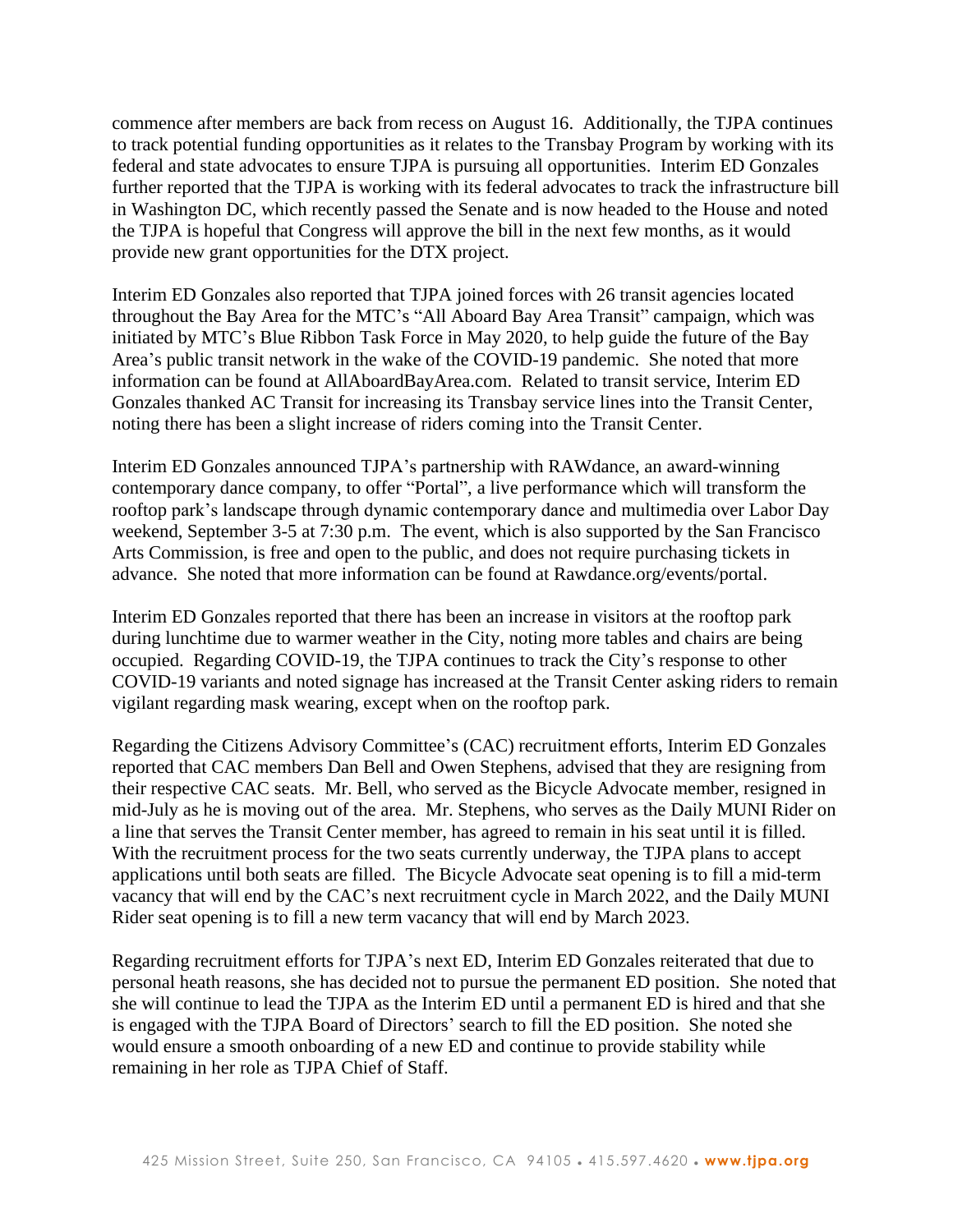Interim ED Gonzales concluded her report by acknowledging John Updike, TJPA Facility Director, for his efforts over the past year. She emphasized the asset he has been to the TJPA, noting that he has brought steadiness to Operations, built a rapport with tenants, transit operators and neighbors, and stated Mr. Updike will share an update during his Facility Operations Update.

John Updike, TJPA Facility Director, announced that he is retiring at the end of the calendar year and relocating to Oregon, noting that family is a priority. He stated that a thoughtfully planned out transition is underway. Mr. Updike expressed appreciation towards Interim ED Gonzales for her support and thanked the Board for their support during his tenure with the TJPA. He then presented the Facility Operations Update.

### Public Comment:

Francisco Da Costa expressed concerned regarding the City's outreach efforts to residents and suggested that Executives from the San Francisco Municipal Transportation Agency and San Francisco County Transportation Authority step down due to lack of leadership.

### 6. Citizens Advisory Committee Update

Derrick Holt, TJPA CAC Chair, reported the CAC appreciated the staff report provided by Lily Madjus Wu, TJPA Communications and Legislative Affairs Manager and applauded the TJPA's Executive team in its efforts in tracking state and federal funding opportunities. He referenced the behind-the-scenes tour that TJPA provided to California legislative members, noting it was a great way to increase project visibility with key legislative bodies.

He also reported that the CAC has reopened its application process as a result of two members stepping down due to career and/or personal moves.

He concluded his report by welcoming Herschell Larrick, the TJPA's new Office Administrator, who will also serve as the CAC Secretary. He stated CAC members and members of the public are excited about Franklin Wong being TJPA's next Chief Financial Officer, noting he would bring a great breadth of experience to the agency. He also stated that the CAC appreciated the DTX update provided by Alfonso Rodriguez, DTX Project Director, and emphasized the support that present and past CAC members have for the DTX project.

### 7. Public Comment

Members of the public may address the Authority on matters that are within the Authority's jurisdiction and are not on today's calendar.

Roland Lebrun suggested that the ED report be included as part of the Board's packet and posted online.

# THE FOLLOWING MATTERS BEFORE THE TRANSBAY JOINT POWERS AUTHORITY ARE RECOMMENDED FOR ACTION AS STATED BY THE INTERIM EXECUTIVE DIRECTOR OR THE CHAIR.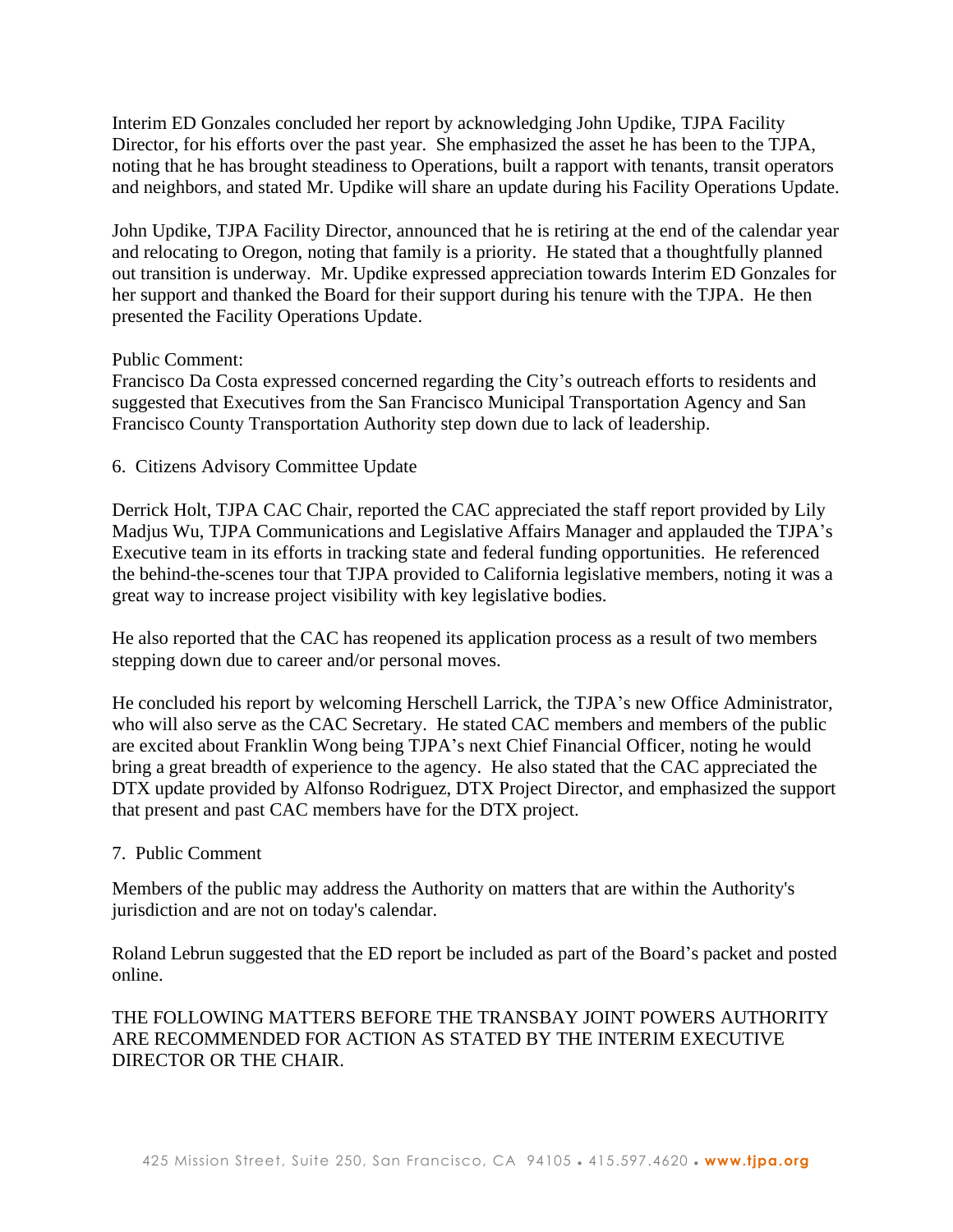### REGULAR CALENDAR

8. Appointing Franklin Wong to the position of Chief Financial Officer for the TJPA.

Nila Gonzales, Interim ED, presented the item.

No public comment.

RESOLUTION 21-023

On the motion to approve:

ADOPTED: AYES – Chang, Forbes, John-Baptiste, Lipkin, Shaw, Tumlin and Gee

9. Authorizing the Chair of the TJPA Board of Directors to execute an Amendment and Restatement of Memorandum of Understanding with the East Cut Community Benefit District to identify additional practices and procedures that will yield greater efficiency, transparency, and clarity regarding the ongoing implementation of the Greater Rincon Hill Community Benefit District Management Plan as it relates to Salesforce Park.

John Updike, TJPA Facility Director, presented the item.

Public Comment:

Francisco Da Costa referenced a comment he made to the TJPA at a past meeting, asking how they are accommodating children in the Tenderloin and suggested the Board and TJPA come up with solutions to address the state of affairs in the Tenderloin.

RESOLUTION 21-024

On the motion to approve:

ADOPTED: AYES – Chang, Forbes, John-Baptiste, Lipkin, Shaw, Tumlin and Gee

10. Approving the Minutes of the July 22, 2021 Special meeting.

No public comment.

On the motion to approve:

ADOPTED: AYES – Chang, Forbes, John-Baptiste, Lipkin, Shaw, Tumlin and Gee

11. San Francisco Peninsula Rail Program Executive Steering Committee Update.

Tilly Chang, Executive Steering Committee Chair, introduced the item and Alfonso Rodriguez DTX Project Director, presented the item.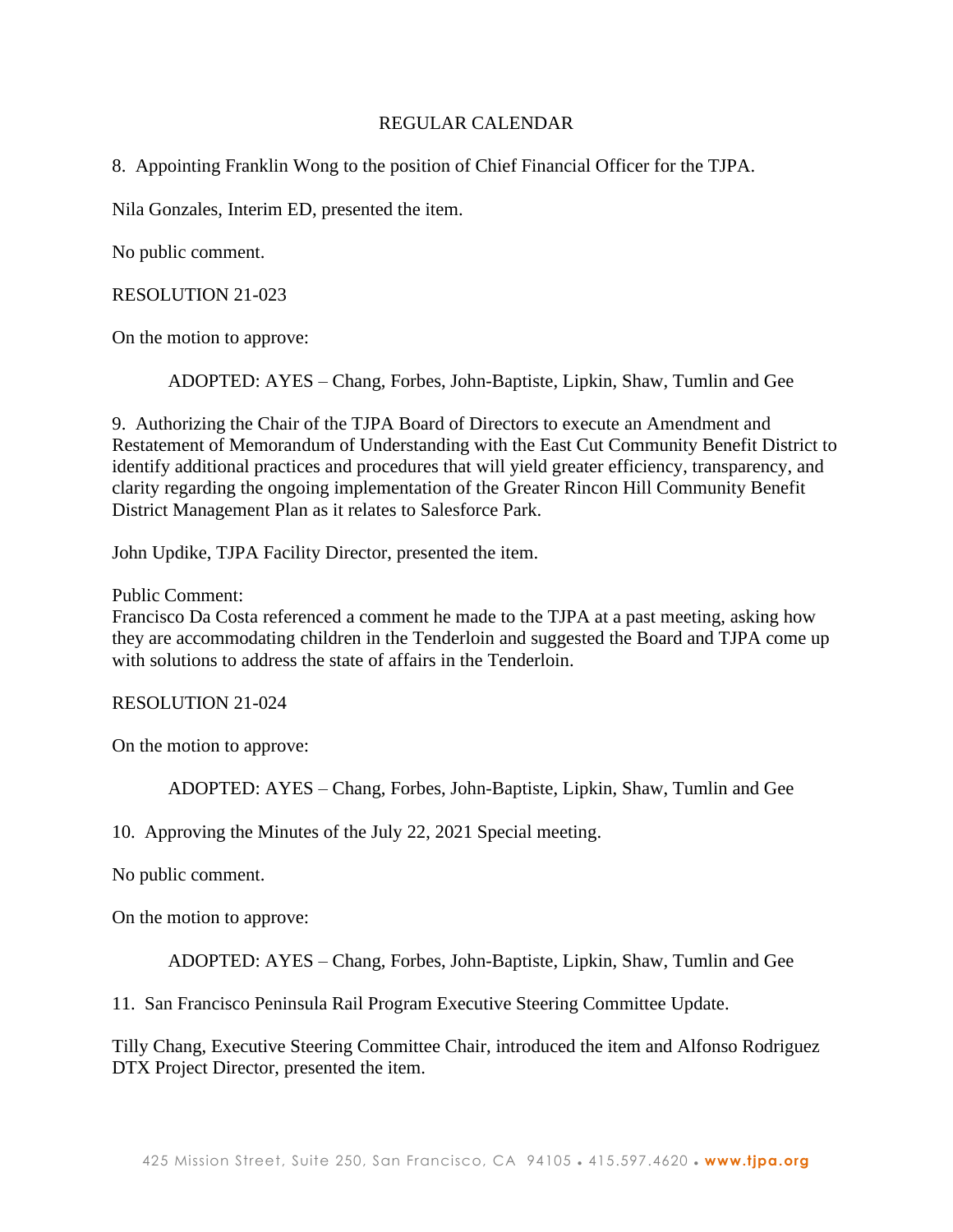Public Comment:

Francisco Da Costa referenced the infrastructure bill and its potential to fund large projects and suggested the TJPA ensures its Needs Assessment Report is accurate and thorough. He also suggested that the Needs Assessment Report be posted on the website.

Roland Lebrun suggested that presentations, along with the ED report, be posted to the website. He also expressed concern regarding the Phasing Study being presented to the Board for approval before the results of the Operations Analysis are presented.

# RECESS REGULAR MEETING AND CONVENE CLOSED SESSION

There was no member of the public who indicated that they would like to comment on the item scheduled for discussion in closed session.

# CLOSED SESSION

### 12. Call to Order

Chair Gee called the Closed Session to order at 10:28 a.m.

13. Roll Call

Present: Tilly Chang Elaine Forbes Alicia John-Baptiste Boris Lipkin Diane Shaw Jeffrey Tumlin Jeff Gee

Absent: Dina El-Tawansy Rafael Mandelman

### 14. CONFERENCE WITH REAL PROPERTY NEGOTIATORS (Gov. Code section 54956.8)

Property: 425 Mission Street, space #P1, 133, 137 Agency negotiators: Nila Gonzales, Interim Executive Director, and John Updike, Facility **Director** Negotiating parties: JSSK One, LLC Under negotiation: Price and terms of payment for retail lease in the transit center

ADJOURN CLOSED SESSION AND RECONVENE REGULAR MEETING – The Closed Session was adjourned at 10:52 a.m.